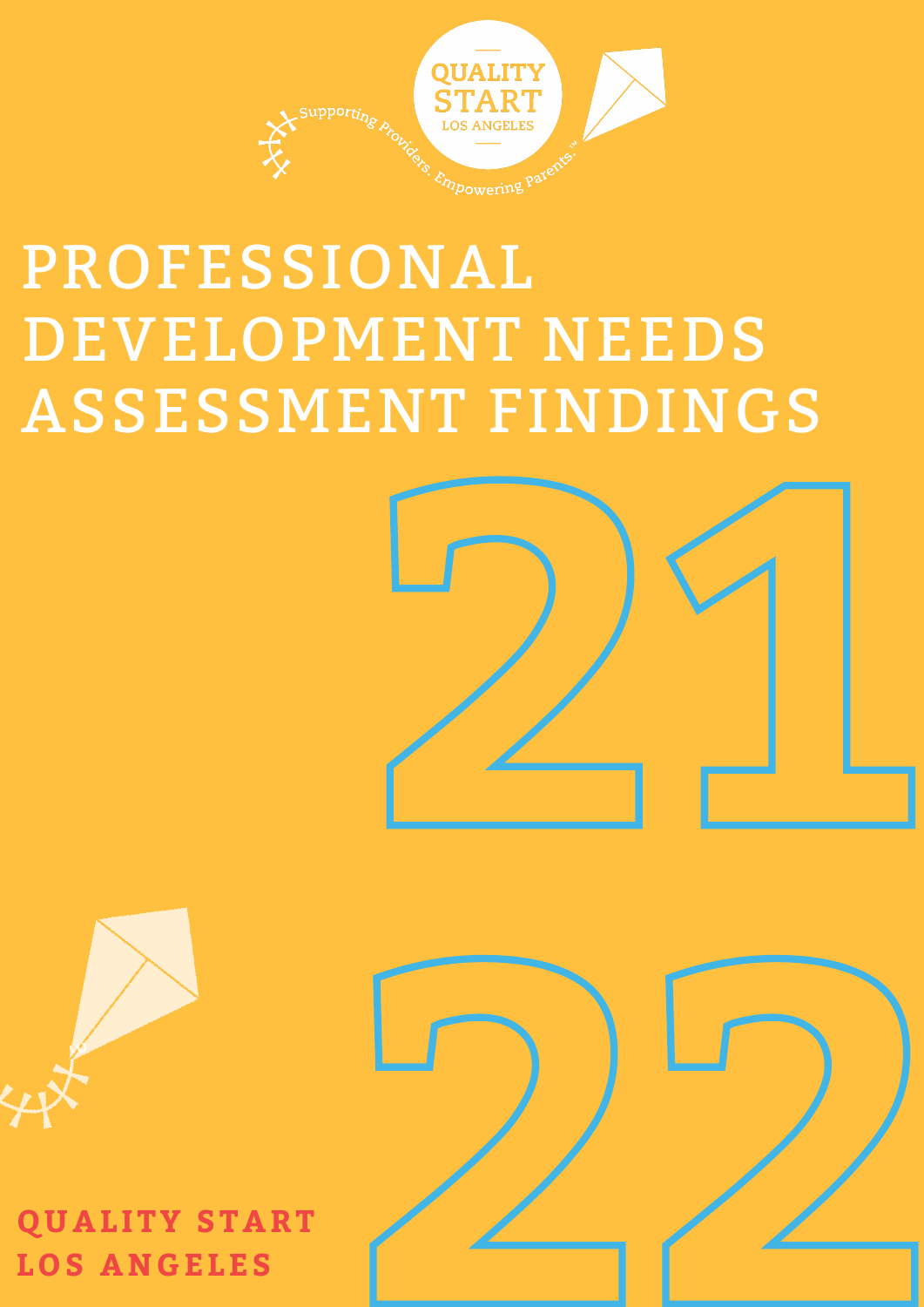# TABLE OF CONTENTS

| <b>OVERVIEW</b>                      | 3         |
|--------------------------------------|-----------|
| <b>KEY FINDINGS BY LANGUAGE</b>      | $4 - 6$   |
| <b>KEY FINDINGS BY PROVIDER ROLE</b> | $7 - 9$   |
| <b>KEY FINDINGS BY PROGRAM TYPE</b>  | $10 - 12$ |



**Quality Start LA 2022**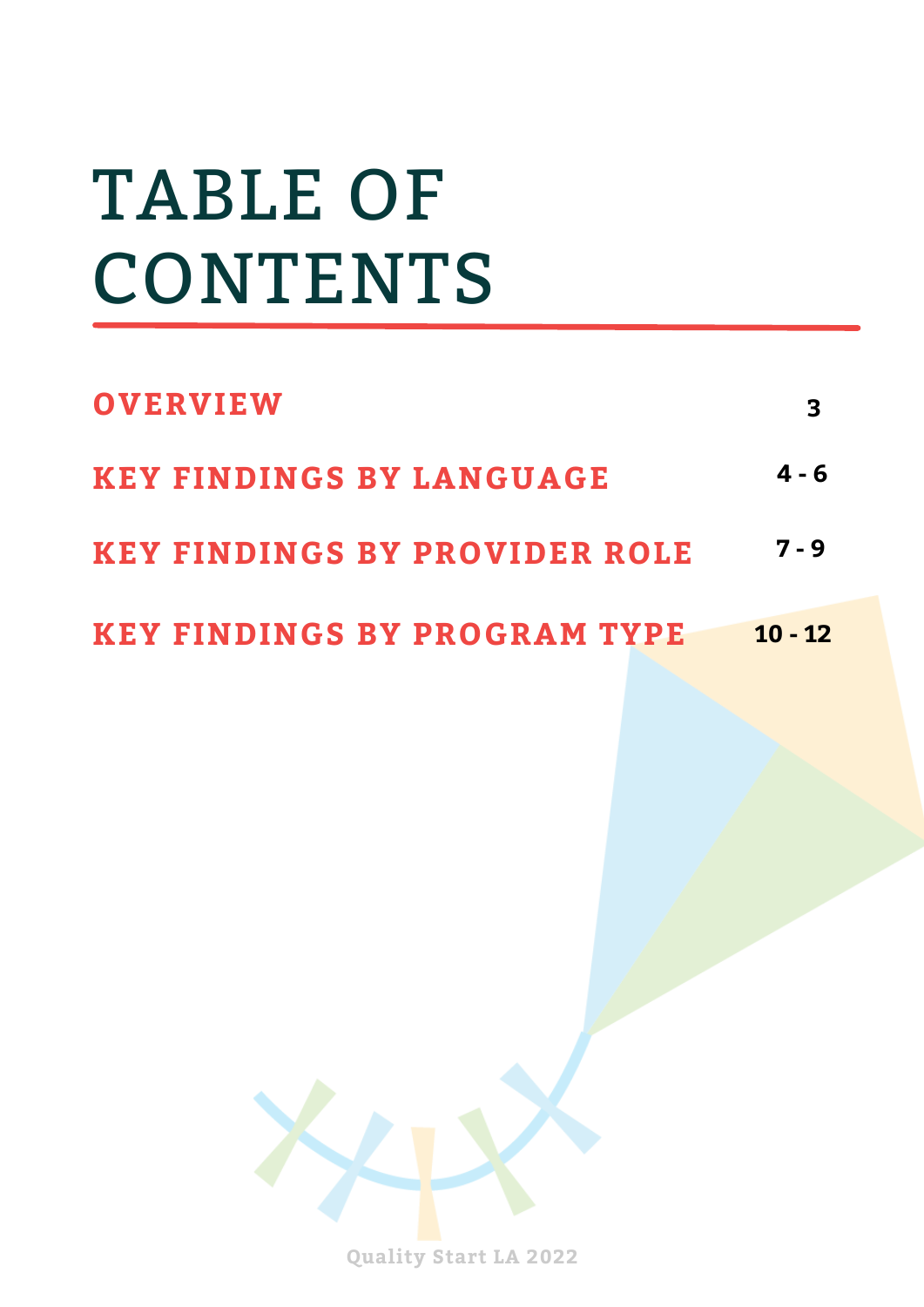

For the past several years, Quality Start Los Angeles has conducted an annual Professional Development Needs Assessment to learn more about the topics of most interest to our early educators as well as hear from them about logistical considerations that impact where, when, and how they attend trainings.

In light of the pandemic this year, we revised our survey questions to reflect the diverse ways that providers now access information, the new technological options for participating in trainings, the changes to their schedules, and the current topics that best support their needs and address their concerns.

This survey was sent out in October 2021 in English and Spanish to both center-based and family child care staff, via e-mail and Constant Contact through both QSLA coaching partners, the Child Care Alliance of Los Angeles, and Child360. Providers were given two weeks to complete the survey. We received the following responses:



In the next sections, we'll discuss key findings of the data as we analyze it by provider language, provider role, and facility type.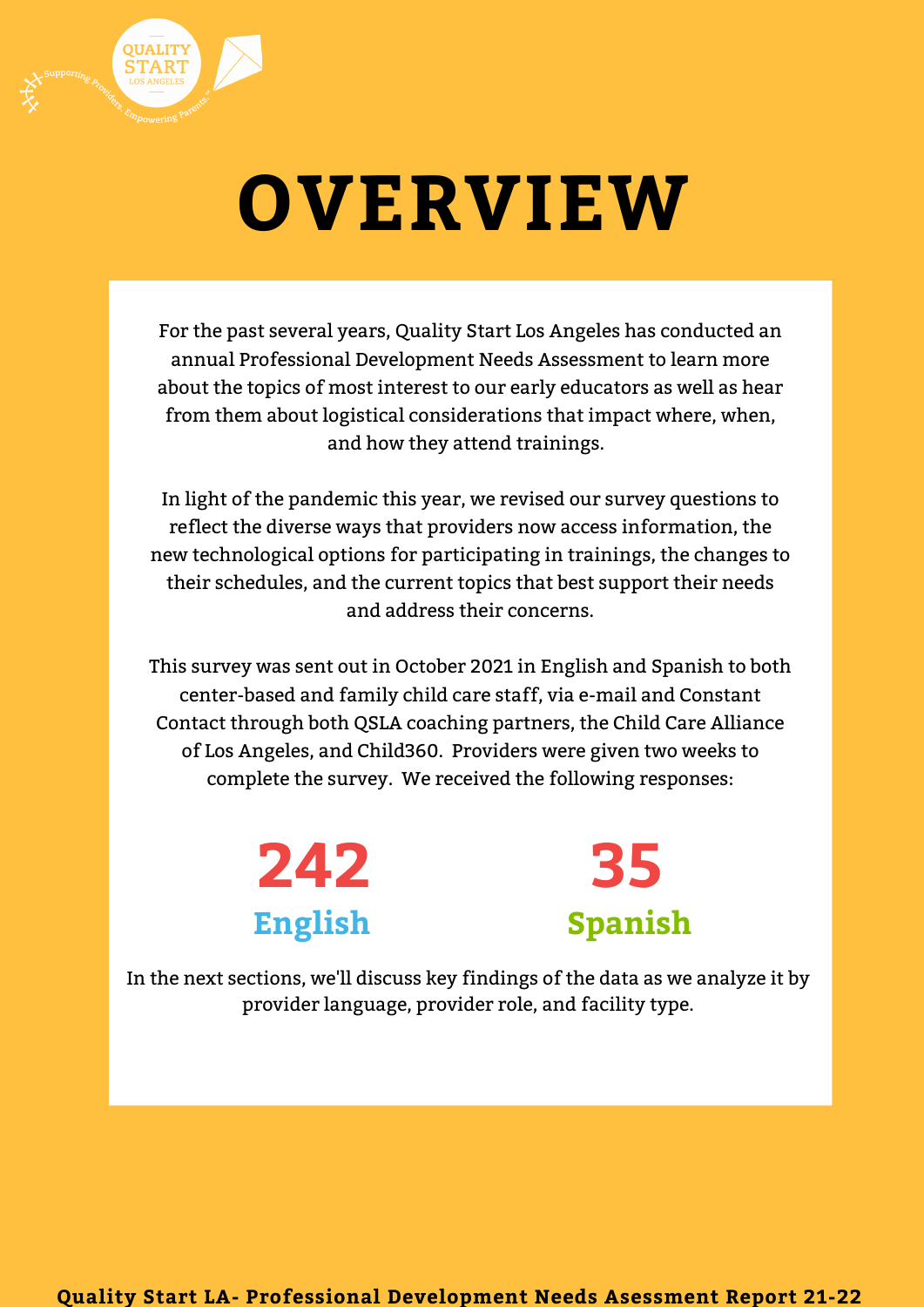

## KEY FINDINGS BY LANGUAGE: DEMOGRAPHICS

While the PD Needs Assessment was shared with all English and Spanish-speaking providers, only 35 providers responded using the Spanish survey, while 248 responded on the English survey. Below is data about the demographics of the providers who took each survey.

## **Which languages do you speak? (Multiple response question)**

### **English Survey Responses:**

 Responded English 73.97% Responded English & Spanish 22.31% Responded Spanish 24.2% Responded Chinese .83% Responded Armenian and Persian .41%

**\*Note: 21 respondents** noted they'd prefer to receive instruction in either English or Spanish, **7 responded** they'd prefer Spanish, & **2 responded** they'd prefer Chinese.

#### **Spanish Survey Responses**

**16** Responded English & Spanish **18** Responded Spanish 97.1% **1** Responded English 48.6%

**\*Note: 16 respondents** said they'd prefer to receive instruction and communication in either English or Spanish, **1 responded** they'd prefer English.



## **Type of Early Learning Program**

**English:**

**49.6%** School District **19.4%** Community Based Nonprofit **11.7%** FCC **11.3%** Private Early Learning Center **2.4%** College ECE Program

## **Spanish:**

**80%** FCC **8.6%** School District **8.6%** Community Based Nonprofit **2.9%** Private Early Learning Center

## **Provider Role:**

**English Spanish**

**104** Teachers/ Teacher Asst.

**26** .FCC Owner

**102** Director/Princip al/Admin

**26**

FCC

**8** Teachers/ Teacher Asst.

**1** Director/Principal /Admin

**\*\*\*These % may vary slightly as some people did not accurately identify their program type.**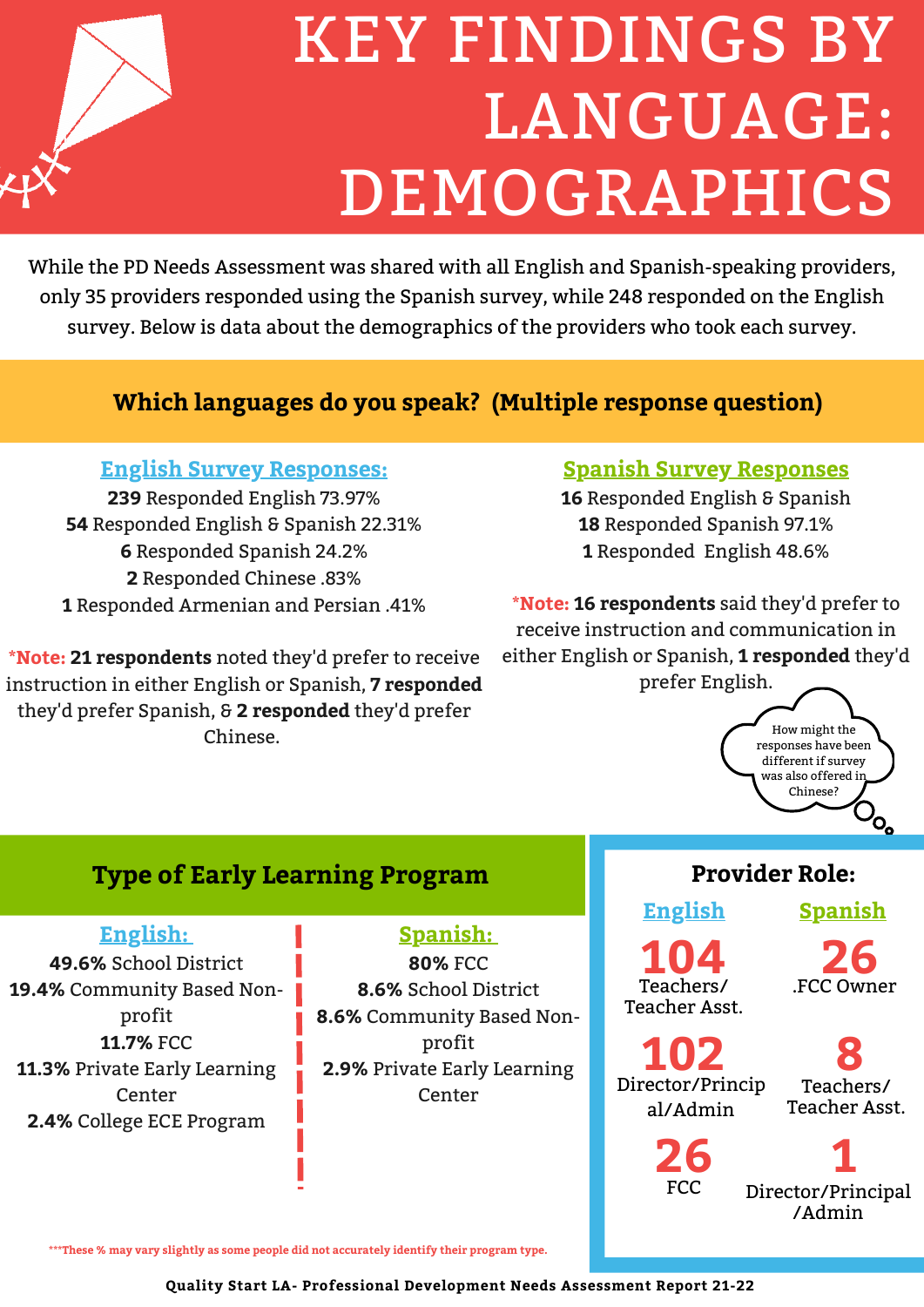

# KEY FINDINGS BY LANGUAGE: TRAINING DATA

## **Preferred Training Events (Multiple Response Question)**



## **Top 5 Family Engagement Training Topics Top 5 Classroom**

## **English:**

- 1. Supporting Family Knowledge of Parenting & Child Development
- 2. Kindergarten Readiness
- Welcoming & Supporting 3. Diverse Families
- 4.Communicating with Families
- 5.Healthy Parenting (Nutrition and Positive Parenting)

### **Spanish:**

- 1. Preparación para el kinder
- 2.Crianza saludable (nutrición y crianza positiva)
- 3. Acogiendo y trabajando con familias diversas
- 4. Apoyando a las familias de niños/as aprendiendo dos idiomas
- 5. Apoyar el conocimiento de la familia sobre la crianza y el desarrollo infantil

## **Other Topics of Interest (English and Spanish)**

Diversity, diverse families, anti-bias Mental health (children and adults) Business management, finances, policies Trainings for Administrators/Leaders

## **Training Topics**

## **English:**

- 1. Teacher-Child Interactions (CLASS)
- 2. Social-Emotional Learning/Challenging Behaviors
- 3. Early Literacy
- 4. Special Education/Inclusion
- 5. Learning Environment (ERS)

## **Spanish:**

- Estudiantes de dos idiomas 1.
- Métodos de aprendizaje a 2. distancia
- Interacciones entre Maestro 3. y Niño/(CLASS)
- 4. Apoyo e Inclusión de Educación Especial
- Alfabetización temprana 5.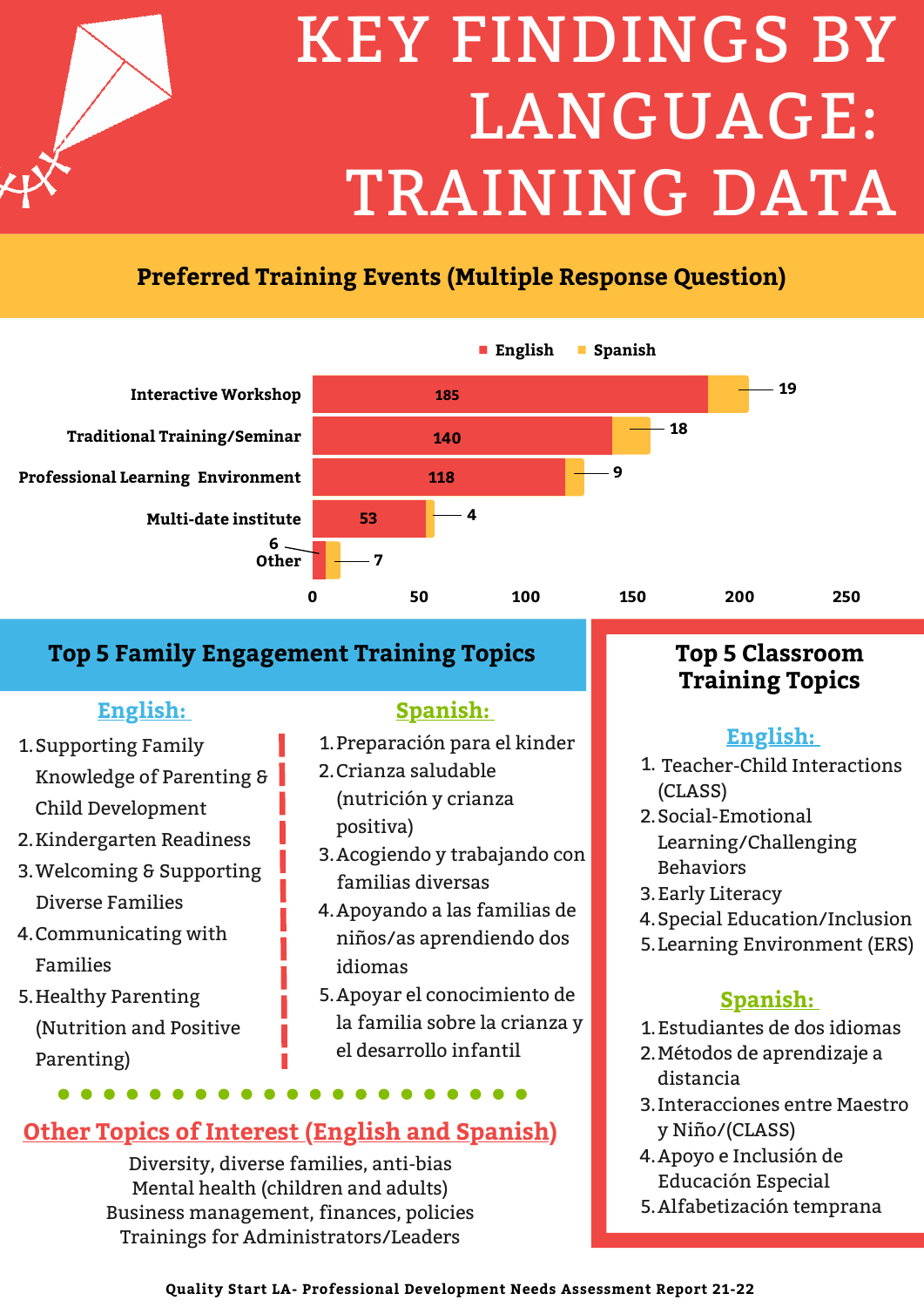

## **Preferred Training Formats**



### **English Spanish**

#### En vivo en línea 33 resp. 94.3% **19** En persona to resp. 28.6% Auto-ritmo en línea 8 resp. 22.9% Híbrido (por ejemplo: parte en vivo, parte a su propio ritmo) 20% 7 resp. Otro  $3$  resp.  $8.6%$

## **Top 3 Preferred Training Days and Times Preferred Duration:**

### **English:**

- **48 %** responded Saturday between 9-10 AM
- **31%** responded Saturday between 10-11 AM
- **27%** responded Wednesday between 1-2 PM

#### **Spanish:**

- **69%** responded Saturday between 9-10 AM
- **43%** responded Friday between 6-7 PM
- **40%** responded Monday between 6-7 PM
- **40%** responded Thursday between 6-7 PM

## **Live Trainings**

### **English:**

1 hour = **49%** 2 hours = **45%** 1.5 hours = **36%**

### **Spanish:**

2 hours = **63%** 1.5 hours = **31%** 4 hours = **26%**

### **Preferred Duration: Self-Paced Trainings**

#### **English**:

2 hour = **46%** 1 hours = **39%**

### **Spanish**:

2 hours = **66%** 1.5 & 4 hours = **29%**

**Quality Start LA- Professional Development Needs Assessment Report 21-22**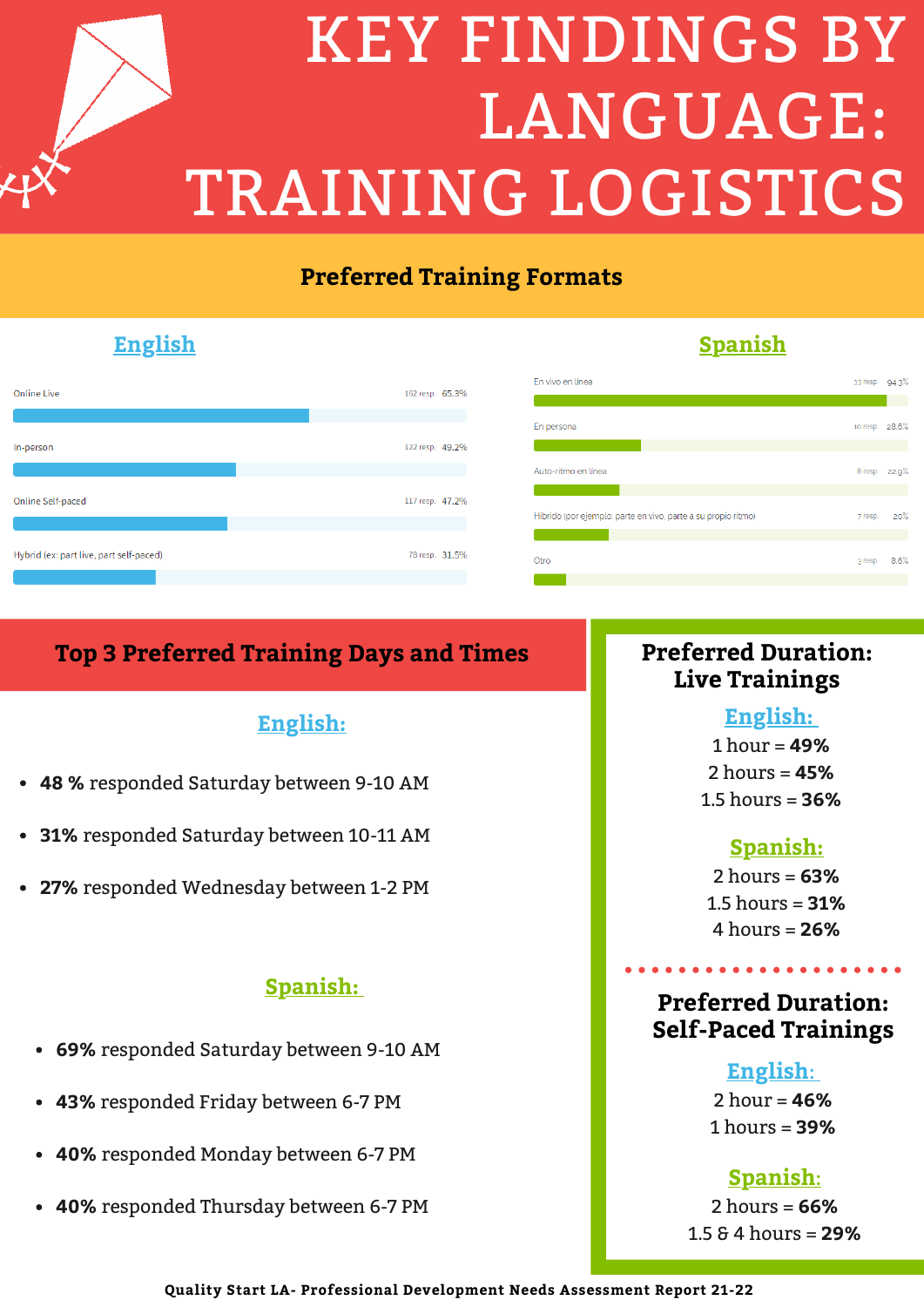

## KEY FINDINGS BY PROVIDER ROLE: DEMOGRAPHICS

## **Which languages do you speak?**



## **Type of Early Learning Program**

- **75%** of Teachers/Teacher Assistants work at a school district, **12.50%** work at a community based non-profit organization, **6.25%** work at a private early learning center, **4.46%** at an FCC home & **1.79%** at a college ECE program
- **38.83%** of Directors/Principal Admin work at a community based non-profit organization, **33.98%** at a school district, **23.30%** at a Private early learning center & **3.88%** at a College ECE program
- **100%** of FCC owners work at an FCC home
- **80%** of Specialist/Professional support work at a school district & **20%** in Community based non-profit organizations
- **80%** of Coach/Mentor/Technical Assistance Professional work in Community based non-profit organizations & **20%** work at a school district.

**Provider Role**

**112** Teacher/Teacher Assistant

**103** Director/Principal/ Program or District Admin

> **52** FCC Owner

**5** Specialist/ Professional Support

## **5**

Coach/Mentor/Technical Assistance Professional

**Quality Start LA- Professional Development Needs Asessment Report 21-22**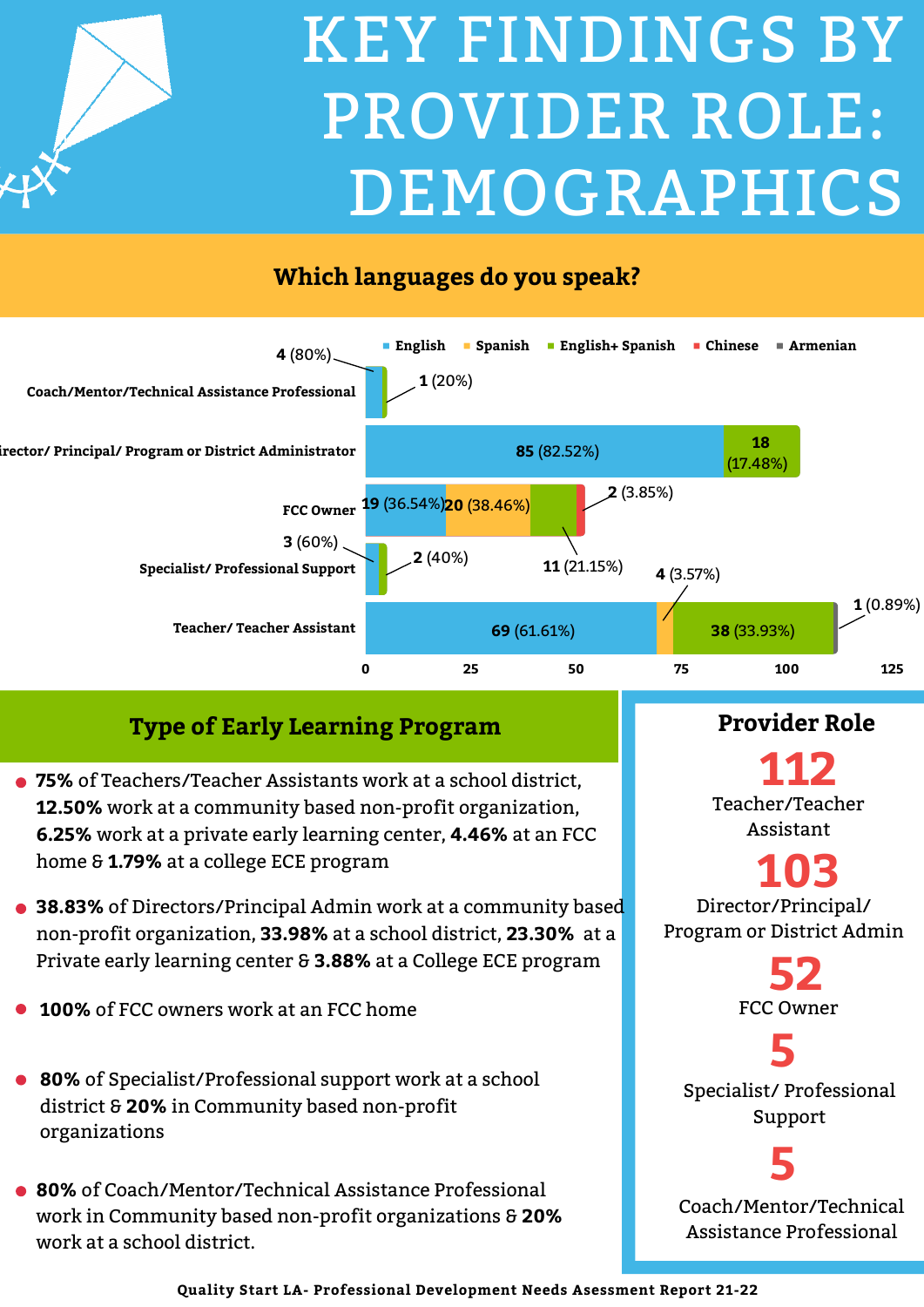# KEY FINDINGS BY PROVIDER ROLE: TRAINING LOGISTICS

## Preferred Training Formats (Multiple Response Question) **Preferred Training Events (Multiple Response Question)**



## **Top 3 Family Engagement Training Topics by Role**

#### **Teacher/Teacher Assistant**

- Kindergarten Readiness
- Supporting Family Knowledge of Parenting & Child Development
- Communicating with Families

#### **Specialist/Professional Support**

- Kindergarten Readiness
- Supporting Family Knowledge of Parenting & Child Development
- Communicating with Families
- **Coach/Mentor/Technical Assistance**
	- Trauma Informed Care
	- Welcoming and Supporting Diverse Families
		- Parent Café Model
- **Director/Principal/Program or District Administrator**
	- Kindergarten Readiness
	- Supporting Family Knowledge of Parenting & Child Development
	- Communicating with Families
- **FCC Owner (Top 4 because 3&4 have same sum)**
	- Kindergarten Readiness
	- Supporting Family Knowledge of Parenting & Child Development
	- Welcoming and Supporting Diverse Families

### **Top 3 Classroom Training Topics by Role**

#### **Teacher/Teacher Assistant**

- Teacher Child Interaction/CLASS
- Social Emotional Learning
- Early Literacy

#### **Specialist/Professional Support**

- Early Literacy
- Provider Legal Support

#### **Director/Principal/Program or District Admin**

- Teacher Child Interaction/CLASS
- Social Emotional Learning
- Early Literacy
- **Coach/Mentor/Technical Assistance**
	- Teacher Child Interaction/CLASS
	- Self-care and Wellness
	- Environmental Rating Scale
	- Social Emotional Learning
- **FCC Owner**
	- Teacher Child Interaction/CLASS
	- Social Emotional Learning
	- Early Literacy

**Quality Start LA- Professional Development Needs Asessment Report 21-22**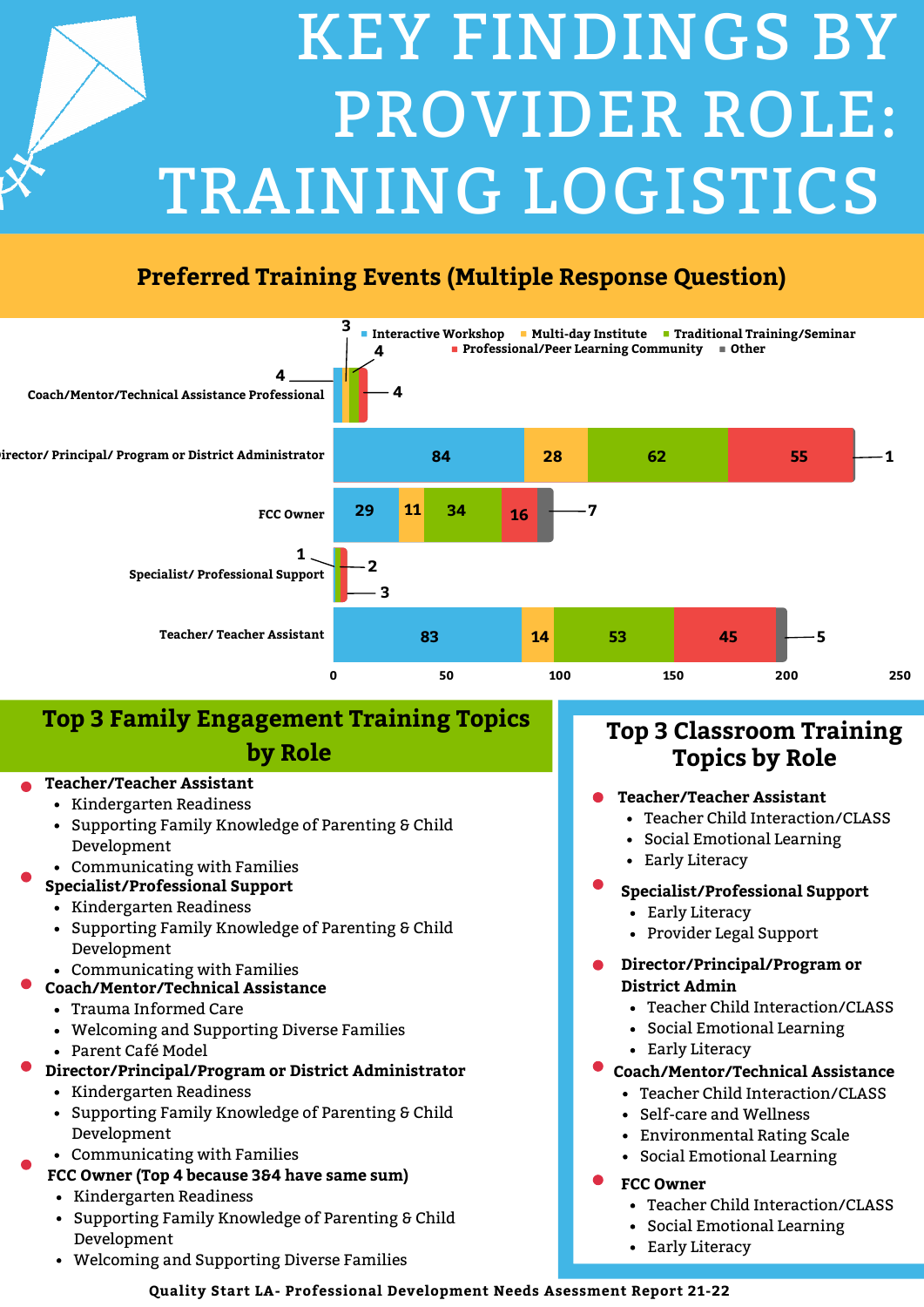

## **Preferred Training Formats (Multiple Response Question)**

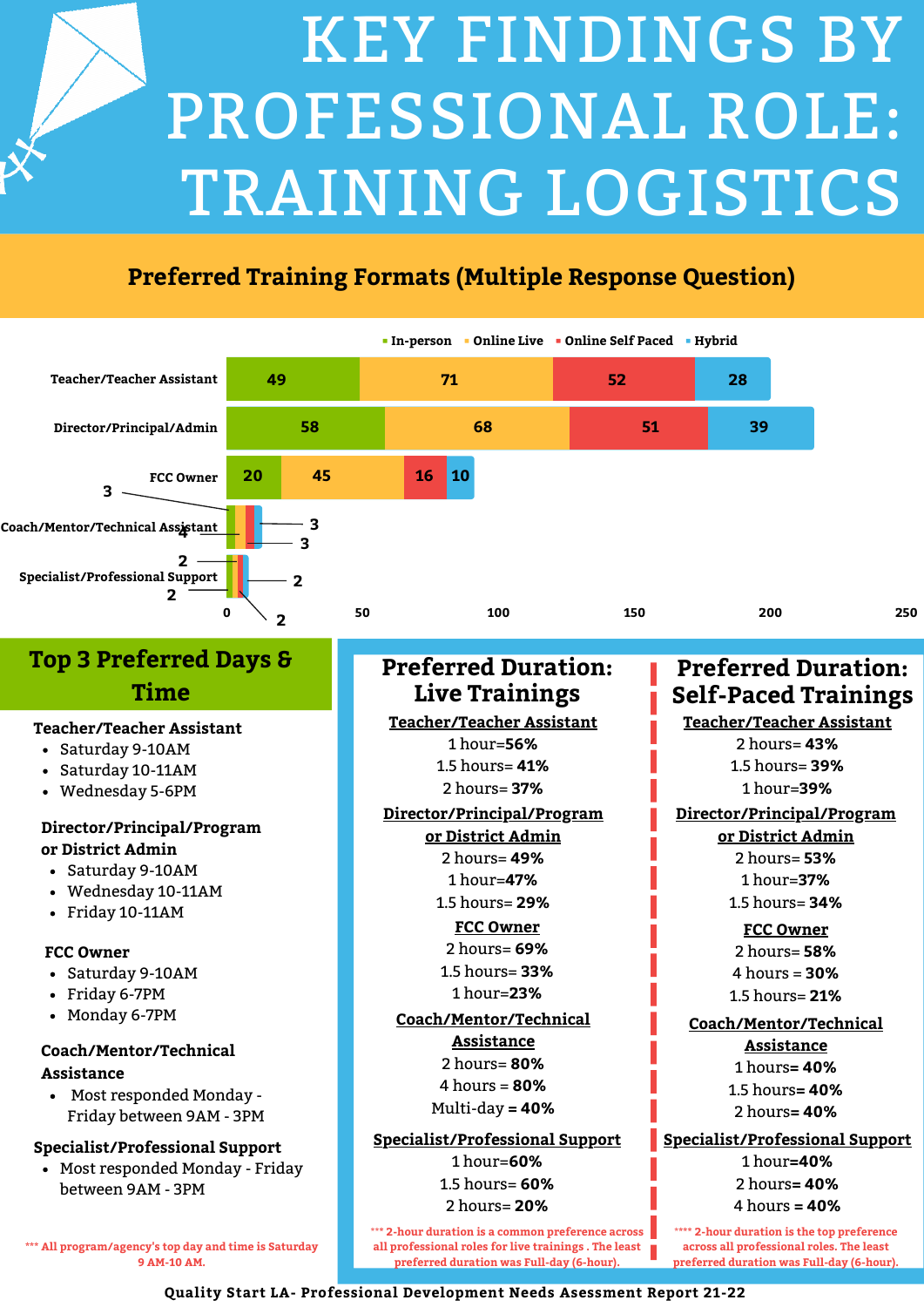## KEY FINDINGS BY PROGRAM TYPE: OVERVIEW





## **Type of Early Learning Role**

- School District: **68%** Teacher/Teacher Assistant, **28%** Director/Principal/Admin, **3%** Specialist/Professional Support, & .**80%** Coach/Mentor/Technical Assistance Professional
- Community Based Non-profit: **68%** Director/Principal/Admin, **24%** Teacher/Teacher Assistant, **7%** Coach/Mentor/Technical Assistance Professional, & **2%** Specialist/Professional Support.
- FCC home : **91%** of FCC Owners & **9%** Teachers/Teacher Assistants
- Private Early Learning: **77.42%** Director/Principal/Admin, **22.58%** Teacher/Teacher Assistant.
- College ECE: **66.67%** Director/Principal/Admin, **33.33%** Teacher/Teacher Assistant.

**Program Type**

**124** School District

## **59** Community Based Non-profit

**57** FCC

**31** Private Early Learning

> **6** College ECE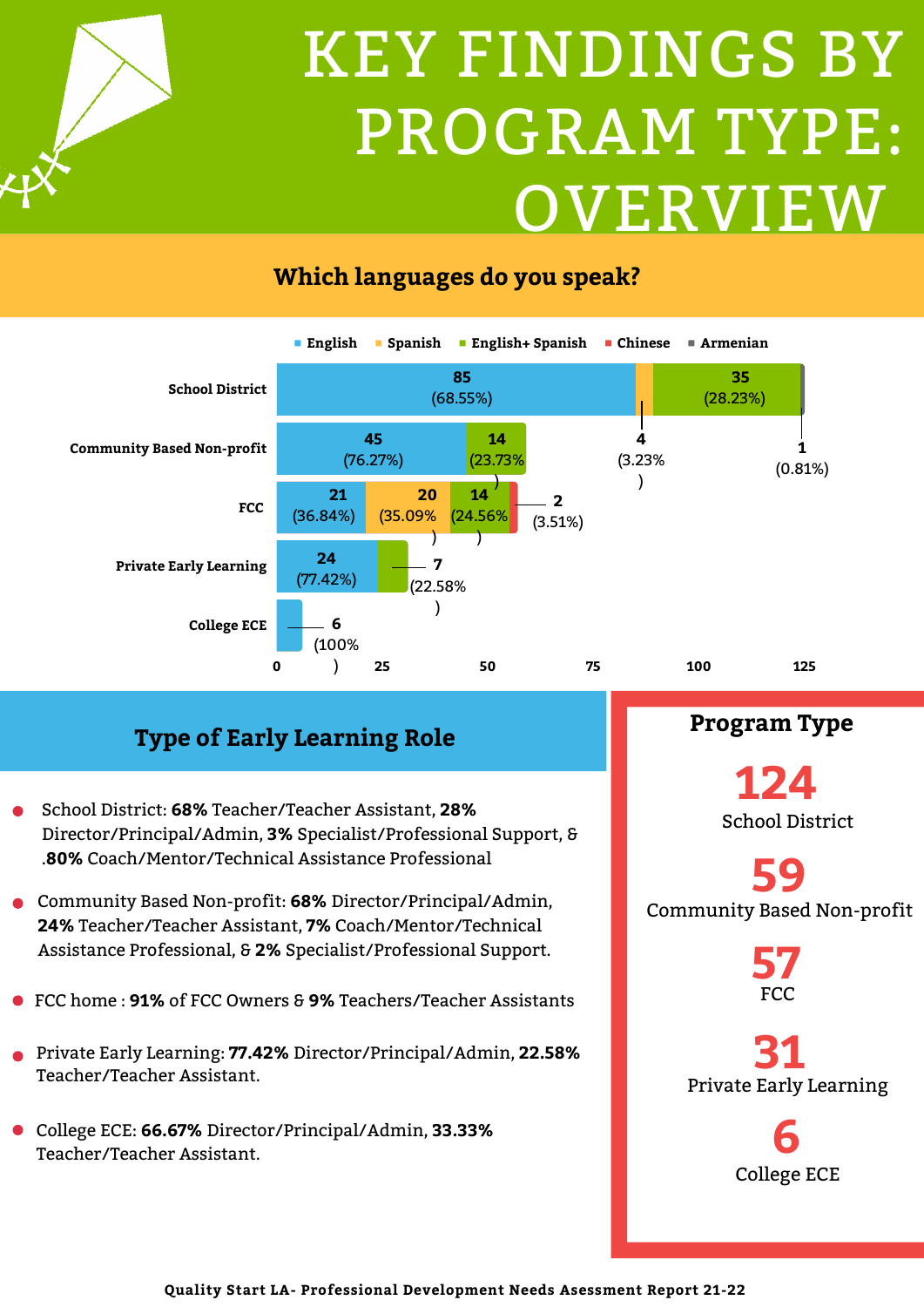

## **Preferred Training Formats (Multiple Response Question)**



## **Top 3 Preferred Days & Time**

#### **College ECE**

- Saturday 9AM-10AM
- Most responded Tuesday Friday between 9AM - 3PM

#### **Community Based Non-profit**

- Saturday 9AM-10AM
- Tuesday 10AM-11AM
- Friday 10AM-11AM

#### **FCC**

- Saturday 9AM-10AM
- Friday 6PM-7PM
- Thursday 6PM-7 PM
- 

#### **Private Early Learning**

- Saturday 9AM-10AM
- Saturday 10AM-11AM
- Monday 10AM-11AM

#### **School District**

- Saturday 9AM-10AM
- Wednesday 1PM-2PM
- Friday 1PM-2PM

**\*\*\* All program/agency's top day and time is Saturday 9 AM-10 AM.**

## **Preferred Duration: Live Trainings**

**College ECE:** 2 hours **= 66.67%** 1.5 hours **= 33.33%** Full-day (6-hours) **= 33.33%**

#### **Community Based Non-Profit**

2 hours **= 55.93%** 1 hour **= 44.07%** 1,5 hour **= 32.20%**

#### **FCC**

2 hours **= 70.18%** 1.5 hour **= 31.58%** 1 hour **= 24.56%**

#### **Private Early Learning**

1 hour **= 41.94%** 2 hours **= 38.71%** 1,5 hour **= 35.48%**

#### **School District**

1 hour **= 59.68%** 1.5 hour **= 37.90%** 2 hour **= 34.68%**

\*\***\* All program/agency's top duration for live trainings is 1.5 & 2 hours.**

### **Preferred Duration: Self-Paced Trainings**

**College ECE:**

2 hours **= 66.67%** 1 hour **= 33.33%** 1.5 hours **= 33.33%**

#### **Community Based Non-Profit**

2 hours **= 52.54%** 1 hour **= 40.68%** 1,5 hour **= 37.29%**

#### **FCC**

2 hours **= 59.65%** 4 hours **= 24.56%** 1 hour **= 21.05%**

#### **Private Early Learning**

2 hours **= 48.39%** 1 hour **= 38.71%** 1,5 hour **= 32.26%**

#### **School District**

2 hours **= 41.94%** 1 hour **= 37.10%** 1,5 hour **= 37.10%**

\*\***\* All program/agency's top duration for selfpaced trainings is 2 hours & the least preferred duration was Full-day (6-hours)**

#### **Quality Start LA- Professional Development Needs Asessment Report 21-22**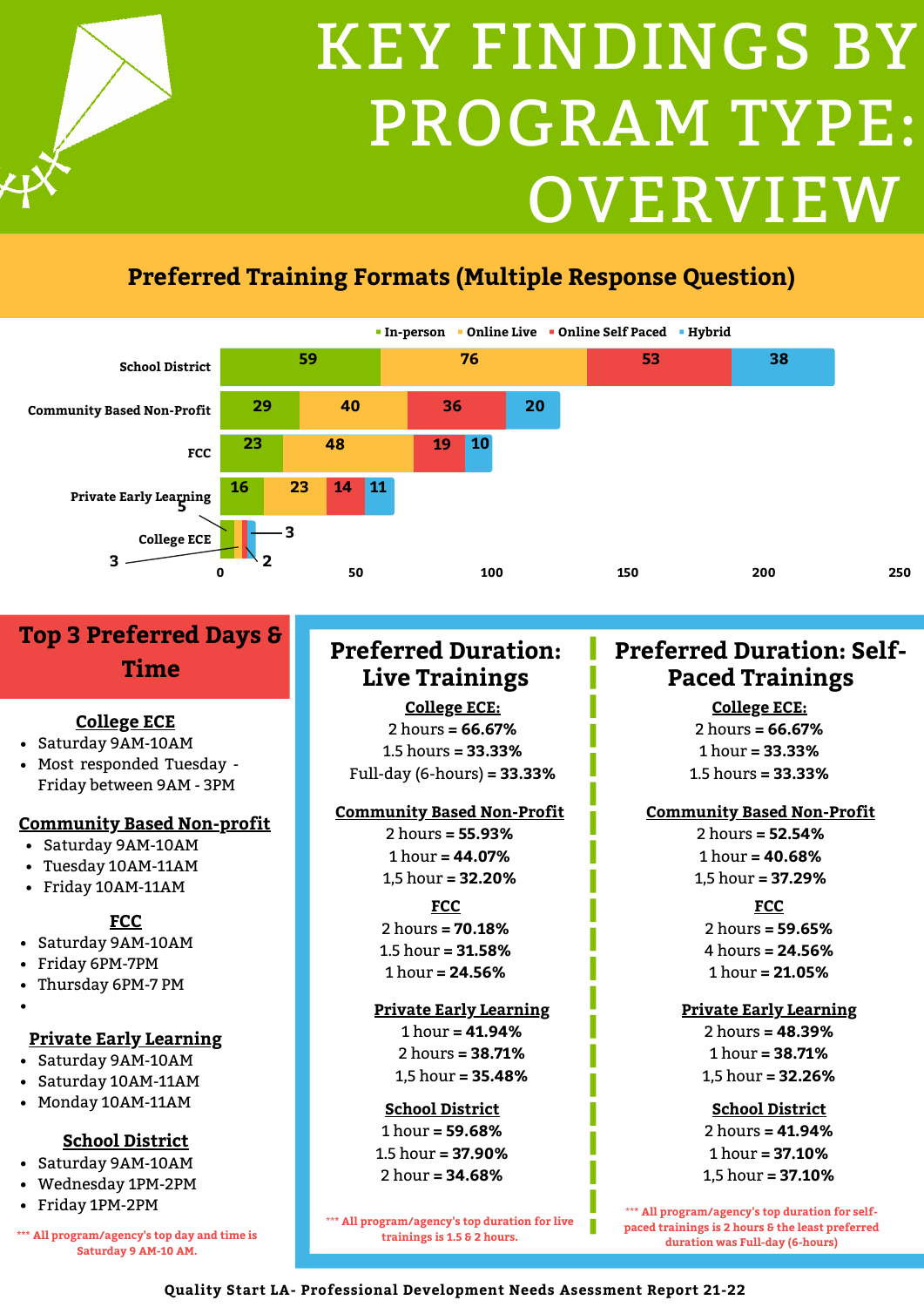

## KEY FINDINGS BY PROGRAM TYPE: OVERVIEW

## **Top 3 Family Engagement Training Topics**

## **by Program Type**

#### **College ECE**

- Welcoming and Supporting Diverse Families
- Family Partnerships
- Supporting Family Knowledge of Parenting & Child Development

#### **School District**

- Kindergarten Readiness
- Supporting Family Knowledge of Parenting & Child Development
- Communicating with Families

#### **FCC Owner**

- Kindergarten Readiness
- Welcoming and Supporting Diverse Families
- Supporting Family Knowledge of Parenting & Child Development

#### **Community Based Non-profit**

- Welcoming and Supporting Diverse Families
- Supporting Family Knowledge of Parenting & Child Development
- Communicating with Families

#### **Private Early Learning**

- Family Partnerships
- Supporting Family Knowledge of Parenting & Child Development
- Communicating with Families
- 

## **Top 3 Classroom Training Topics by Program Type**

#### **College ECE**

- STEM
- Dual Language Learners
- Teacher Child Interactions/CLASS

#### **School District**

- Teacher Child Interactions/CLASS
- Early Literacy
- Social Emotional Learning

#### **FCC**

- Teacher Child Interaction/CLASS
- Social Emotional Learning
- Early Literacy

#### **Community Based Non-profit**

- Teacher Child Interactions/CLASS
- Early Literacy
- Special Education Inclusion & Support

#### **Private Early Learning**

- Teacher Child Interactions/CLASS
- Social Emotional Learning
- Self-care and Wellness